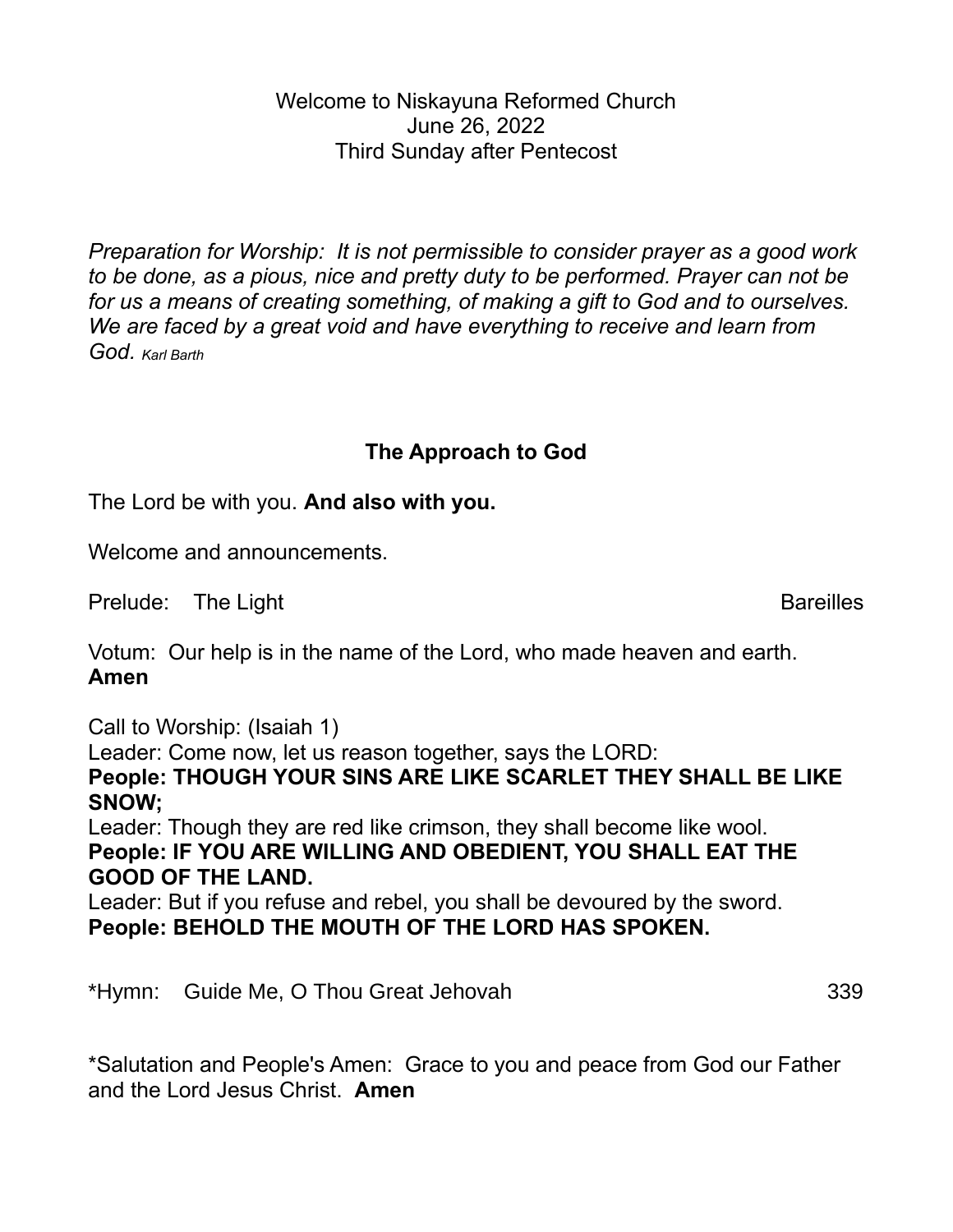Prayer of Confession: **Father in Heaven, we confess that we offend you and others by getting satisfaction out of being right. There is something in the errors of our friends that does not displease us, and a devilish satisfaction is found in correcting them. Teach us Lord to be who we are in humility, not arrogance. Let us strive for love more than for accuracy. Have mercy upon us and forgive our sin.**

Words of Assurance

\*Gloria Patri: **Glory be to the Father, and to the Son, and to the Holy Ghost; as it was in the beginning, is now, and ever shall be, world without end. Amen.**

Special Music: Turning Page **O'Neal/Cohen** 

## **The Word of God**

|                                                                                   | <b>Prayer for Illumination</b>                                                                |                  |
|-----------------------------------------------------------------------------------|-----------------------------------------------------------------------------------------------|------------------|
|                                                                                   | <b>Old Testament Lesson:</b>                                                                  | 2 Kings 2:1-14   |
| Epistle Lesson:                                                                   |                                                                                               | Galatians 5:1-25 |
|                                                                                   | This is the Word of the Lord. <b>Thanks be to God.</b>                                        |                  |
| The Junior Sermon                                                                 |                                                                                               |                  |
| <b>Gospel Lesson:</b><br>This is the Gospel of the Lord. Praise to you, O Christ. |                                                                                               | Luke 9:51-62     |
| *Hymn                                                                             | O Master, Let Me Walk With Thee                                                               | 304              |
| Sermon:                                                                           | "I Am Sincere and Helpful, You Are A Nit-Picking Legalist, He Is<br>Snide And Self-Righteous" |                  |
|                                                                                   | $\Lambda$ Desires fan Dlaasje en in as tlaa $\Lambda$                                         |                  |

A Prayer for Blessing upon the Word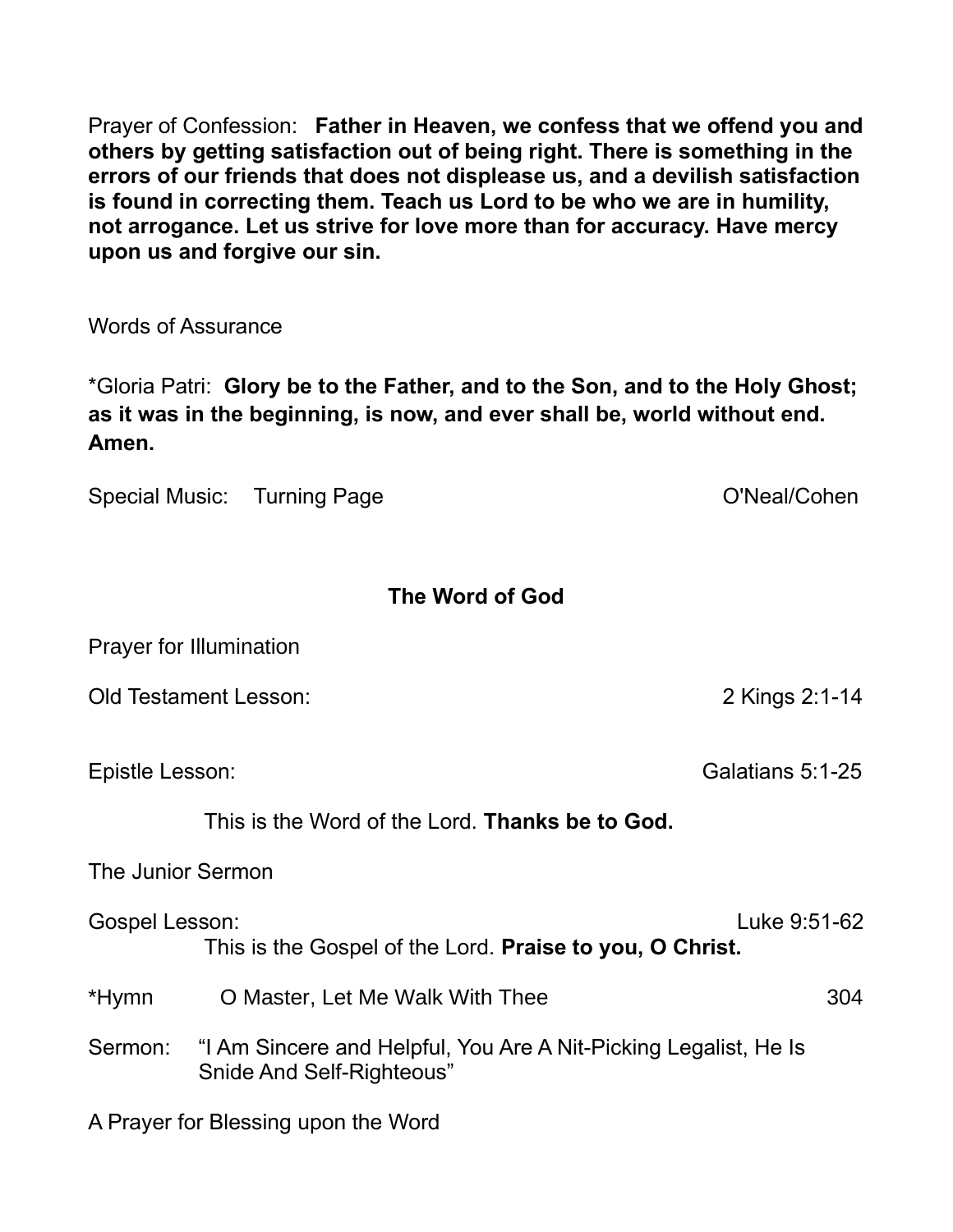## **The Response of God's People**

**Offering** 

Offertory Annie's Song **Denvertory** Annie's Song

\*Doxology 544 and Prayer of Consecration

Profession of Faith for Confirmands

The Prayers of Thanksgiving and Intercession

The Lord's Prayer: **Our Father, who art in heaven, hallowed be thy name, thy kingdom come, thy will be done, on earth as it is in heaven. Give us this day our daily bread. And forgive us our debts, as we forgive our debtors. And lead us not into temptation, but deliver us from evil. For thine is the kingdom, and the power, and the glory forever. Amen.**

| *Hymn            | At the Name Of Jesus (Tune King's Weston) | 143       |
|------------------|-------------------------------------------|-----------|
| *The Benediction |                                           |           |
|                  | Postlude: Fracanapa                       | Piazzolla |

\*Please stand if you are able.

## **Announcements**

Today, we celebrate the confirmations of Addison Kreig, Hope Waxman, and Hailey Waxman. We welcome them officially to our church as they make this final step in their profession of faith and support them with our prayers and love in Christ.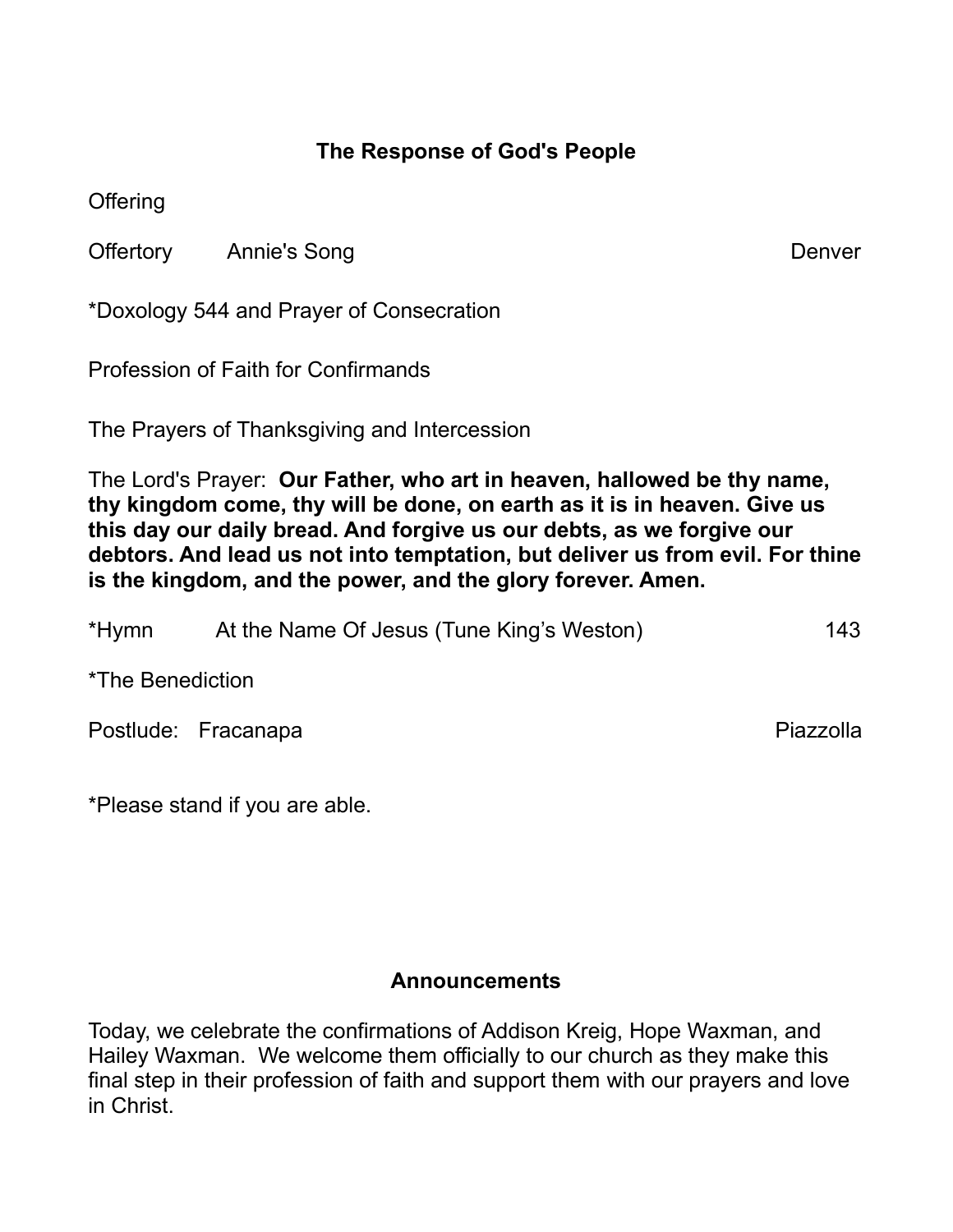We welcome back Joey Van Ullen as our guest musician today. Thank you for joining us!

God has given us special gifts to share with others. We are looking for people who can play an instrument or sing for a Sunday or two during the summer months. If you have any questions, call the church office or email Andy at [Burgera960@gmail.com](mailto:Burgera960@gmail.com) or Rebecca at [benjamin.rebeccalee@gmail.com.](mailto:benjamin.rebeccalee@gmail.com) There will also be a sheet in the Narthex to sign. Thank you and God bless you!

In lieu of our regular service, the worship committee will be holding a hymn sing in the courtyard on July 3rd. While there won't be a sermon or scripture readings, we can worship together with song and some special music. Please send requests for your favorite hymns to Sharon Rice Herbst [slriceherbst@gmail.com](mailto:slriceherbst@gmail.com) by June 28th, to help us prepare for our time together. In case of bad weather, we will move into the sanctuary.

At long last, SiCM is finally able to resume site-based summer meals for the children of Schenectady. Mobile delivery continues for some areas; however, we have been able to sign up for Wallingford Park in Mont Pleasant, a familiar location to many of us. SiCM is requesting 4 NRC volunteers per day for the week of July 18-22, from 12:15-1:30 PM. Please text Michele Kopp at 518-424- 3825 if you are interested in helping out. Thank you all for your continued support of this program!

For the month of June in honor of Father's Day, we will be collecting Men's personal care products—shampoo/conditioner, body wash, deodorant, razors, hairbrushes, and general toiletry items. The Food Pantry is now accepting volunteers - call the pantry at 518-346-4445 for more information or email volunteer@sicm.us. Monetary donations are also welcome and can often purchase more food per dollar than we often realize. There is a green collection box in the narthex. *Every donation impacts lives.*

Our Mission of the Month Collection will benefit Wildwood Programs. Wildwood began operating over 50 years ago as a local, not for profit organization that was formed when a group of parents found that their children did not fit neatly into existing programs. Today, Wildwood meets the needs of the individuals it supports with a person-centered, holistic approach where a wide range of education, employment, residential, recreation and counseling services work collaboratively to maximize a person's independence. Your donation will enable Wildwood Programs to continue supporting local families with special needs. Your generosity is greatly appreciated. Thank you!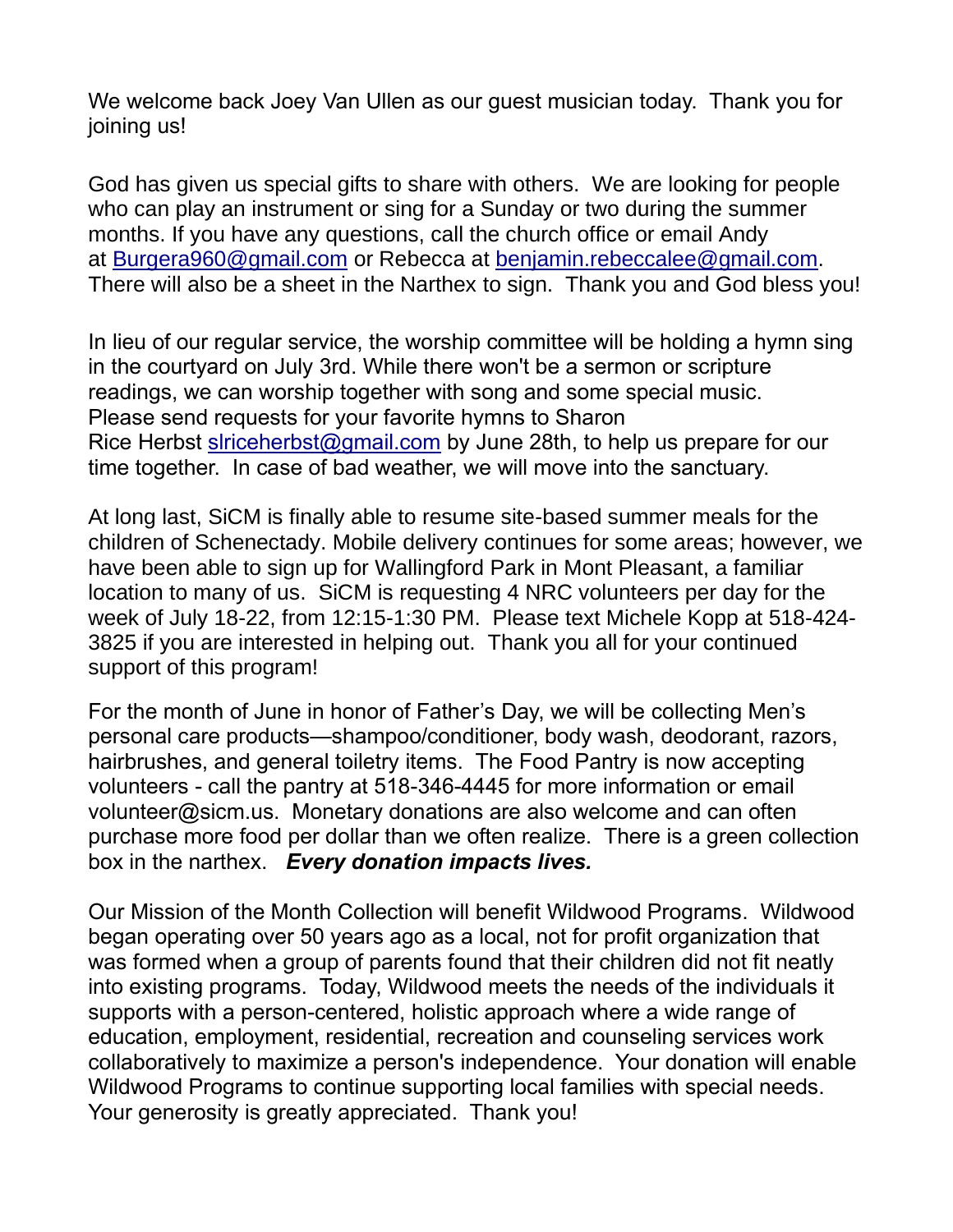Parents with infants and small children are reminded of the room behind the balcony with an audio system to hear the worship service if needed.

#### **Scripture**

### **2 Kings 2:1-14**

When the LORD was about to take Elijah up to heaven in a whirlwind, Elijah and Elisha were on their way from Gilgal. **<sup>2</sup>** Elijah said to Elisha, "Stay here; the LORD has sent me to Bethel." But Elisha said, "As surely as the LORD lives and as you live, I will not leave you." So they went down to Bethel. **<sup>3</sup>** The company of the prophets at Bethel came out to Elisha and asked, "Do you know that the LORD is going to take your master from you today?" "Yes, I know," Elisha replied, "so be quiet." **<sup>4</sup>** Then Elijah said to him, "Stay here, Elisha; the LORD has sent me to Jericho." And he replied, "As surely as the LORD lives and as you live, I will not leave you." So they went to Jericho. **<sup>5</sup>** The company of the prophets at Jericho went up to Elisha and asked him, "Do you know that the LORD is going to take your master from you today?" "Yes, I know," he replied, "so be quiet." **<sup>6</sup>** Then Elijah said to him, "Stay here; the LORD has sent me to the Jordan." And he replied, "As surely as the LORD lives and as you live, I will not leave you." So the two of them walked on. **<sup>7</sup>** Fifty men from the company of the prophets went and stood at a distance, facing the place where Elijah and Elisha had stopped at the Jordan. **<sup>8</sup>** Elijah took his cloak, rolled it up and struck the water with it. The water divided to the right and to the left, and the two of them crossed over on dry ground. **<sup>9</sup>** When they had crossed, Elijah said to Elisha, "Tell me, what can I do for you before I am taken from you?" "Let me inherit a double portion of your spirit," Elisha replied. **<sup>10</sup>** "You have asked a difficult thing," Elijah said, "yet if you see me when I am taken from you, it will be yours—otherwise, it will not." **<sup>11</sup>** As they were walking along and talking together, suddenly a chariot of fire and horses of fire appeared and separated the two of them, and Elijah went up to heaven in a whirlwind. **<sup>12</sup>** Elisha saw this and cried out, "My father! My father! The chariots and horsemen of Israel!" And Elisha saw him no more. Then he took hold of his garment and tore it in two. <sup>13</sup> Elisha then picked up Elijah's cloak that had fallen from him and went back and stood on the bank of the Jordan. **<sup>14</sup>** He took the cloak that had fallen from Elijah and struck the water with it. "Where now is the LORD, the God of Elijah?" he asked. When he struck the water, it divided to the right and to the left, and he crossed over.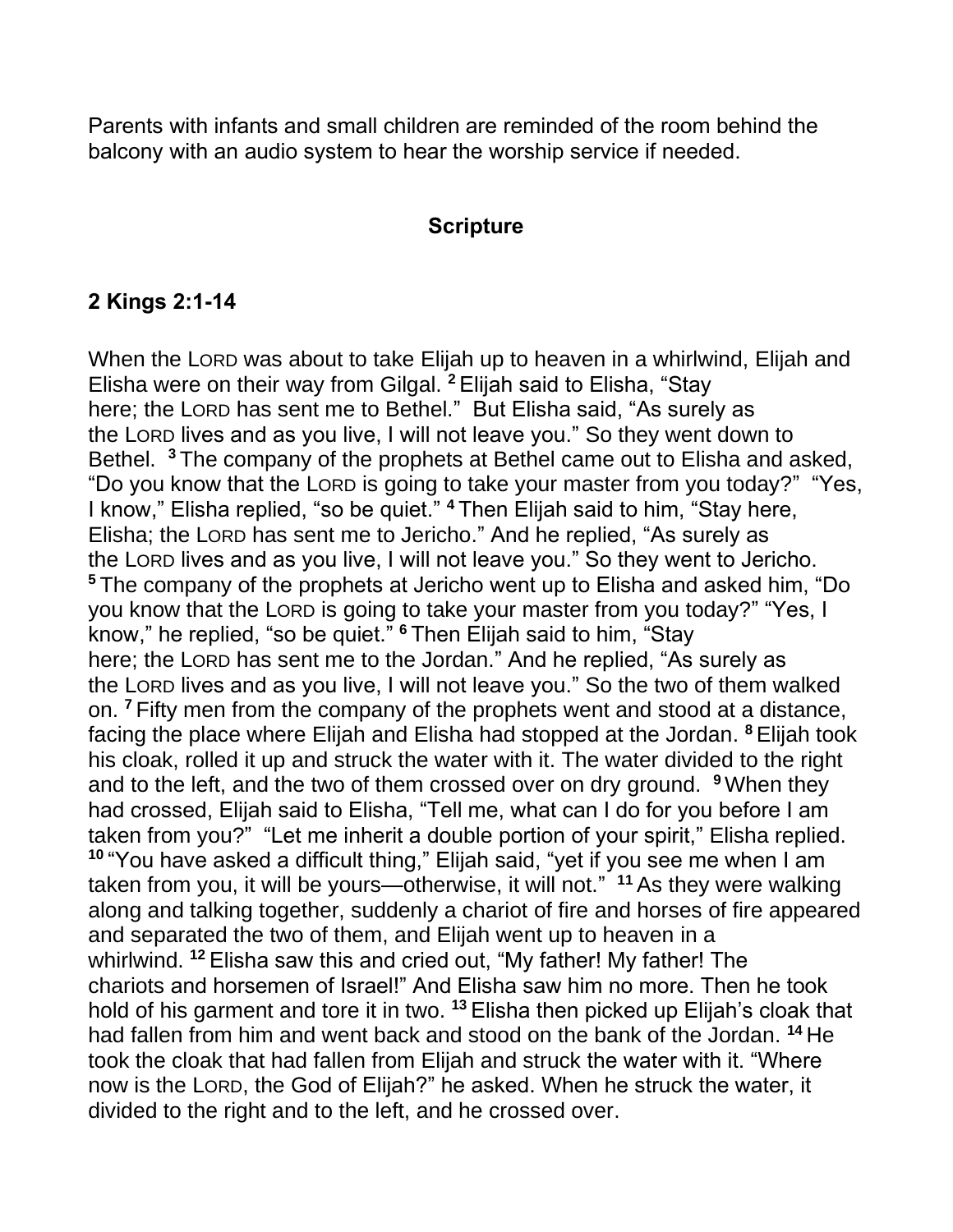# **Galatians 5:1-25**

It is for freedom that Christ has set us free. Stand firm, then, and do not let yourselves be burdened again by a yoke of slavery.

**<sup>2</sup>** Mark my words! I, Paul, tell you that if you let yourselves be circumcised, Christ will be of no value to you at all. <sup>3</sup> Again I declare to every man who lets himself be circumcised that he is obligated to obey the whole law. **<sup>4</sup>** You who are trying to be justified by the law have been alienated from Christ; you have fallen away from grace. **<sup>5</sup>** For through the Spirit we eagerly await by faith the righteousness for which we hope. **<sup>6</sup>** For in Christ Jesus neither circumcision nor uncircumcision has any value. The only thing that counts is faith expressing itself through love.

**<sup>7</sup>** You were running a good race. Who cut in on you to keep you from obeying the truth? **<sup>8</sup>** That kind of persuasion does not come from the one who calls you. **9** "A little yeast works through the whole batch of dough." **<sup>10</sup>** I am confident in the Lord that you will take no other view. The one who is throwing you into confusion, whoever that may be, will have to pay the penalty. **<sup>11</sup>** Brothers and sisters, if I am still preaching circumcision, why am I still being persecuted? In that case the offense of the cross has been abolished. **<sup>12</sup>** As for those agitators, I wish they would go the whole way and emasculate themselves! **<sup>13</sup>** You, my brothers and sisters, were called to be free. But do not use your freedom to indulge the flesh<sup>[a]</sup>; rather, serve one another humbly in love. <sup>14</sup> For the entire law is fulfilled in keeping this one command: "Love your neighbor as yourself." [b] **<sup>15</sup>** If you bite and devour each other, watch out or you will be destroyed by each other.

**<sup>16</sup>** So I say, walk by the Spirit, and you will not gratify the desires of the flesh. **<sup>17</sup>** For the flesh desires what is contrary to the Spirit, and the Spirit what is contrary to the flesh. They are in conflict with each other, so that you are not to do whatever<sup>[c]</sup> you want. <sup>18</sup> But if you are led by the Spirit, you are not under the law.

**<sup>19</sup>** The acts of the flesh are obvious: sexual immorality, impurity and debauchery; **<sup>20</sup>** idolatry and witchcraft; hatred, discord, jealousy, fits of rage, selfish ambition, dissensions, factions **<sup>21</sup>** and envy; drunkenness, orgies, and the like. I warn you, as I did before, that those who live like this will not inherit the kingdom of God. **<sup>22</sup>** But the fruit of the Spirit is love, joy, peace, forbearance, kindness, goodness, faithfulness, **<sup>23</sup>** gentleness and self-control. Against such things there is no law. **<sup>24</sup>** Those who belong to Christ Jesus have crucified the flesh with its passions and desires. **<sup>25</sup>** Since we live by the Spirit, let us keep in step with the Spirit.